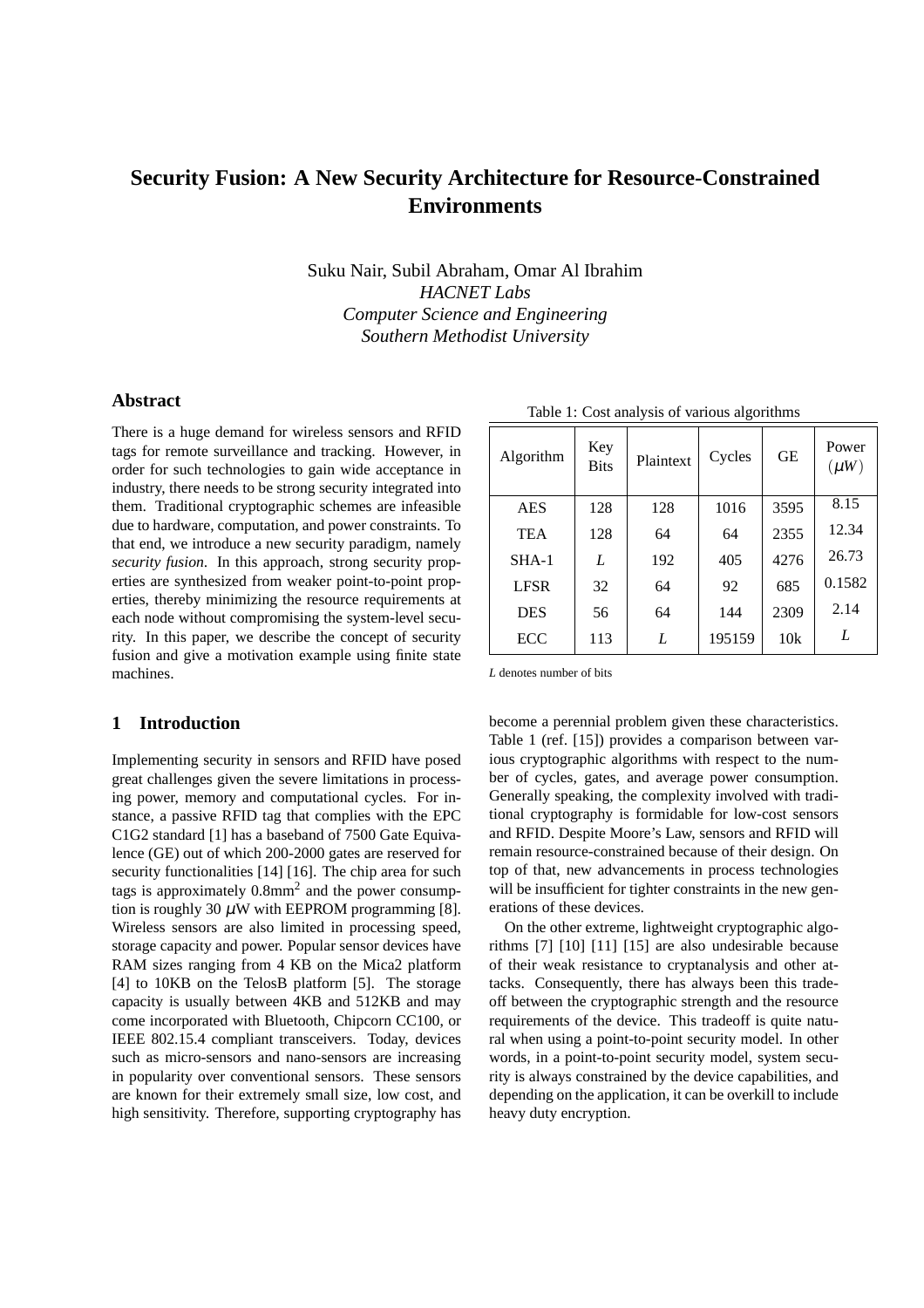In this paper, we describe a new paradigm in security for resource-constrained environments. Rather than lending to traditional point-to-point approaches, the goal here is to focus on aggregating lightweight security properties from multiple nodes to build a strong in-network security platform. We coin the term *security fusion* to refer to this concept of aggregating less stringent pointto-point security properties between nodes to construct strong system-level security properties. The principle of the security fusion approach is that nodes do not provide all the protection by themselves, since they only implement a simple lightweight primitive, but unlike traditional schemes, these primitives are fusible to provide greater security, much like the thin strands of a thick bulk rope.

Security fusion is suitable for aggregation-based environments with large numbers of communicating nodes. Here, we mention a few applications in real-time systems that satisfy these characteristics.

- *Low-cost RFID*: Security has become a rising concern for RFID mainly because scanning and replicating tags require little money or expertise. While cryptographic RFID purports to offer seemingly strong protection, they are too expensive to be used in large quantities. To overcome factors like power budget, computational latency, and cost, security fusion enables simple mechanisms to be incorporated in RFID tags, which can be consolidated quickly by the middleware. With multi-tag RFID systems [2], security fusion becomes more effective.
- *Sensor networks*: Sensor networks consist of autonomous nodes that collectively obtain measurements from the environment to improve systemlevel decisions. Due to the aggregate nature of data in sensor networks, it is natural to define security through a fusion model that protects the monitoring, tracking, and controlling functions of an application. Security fusion has a lot of potential in sensor networks. Using security fusion, it is possible to collate multiple sensor read-outs to reach a globally authentic decision.
- *Embedded systems*: Another potential application for security fusion is to preserve the componentlevel integrity of embedded systems. For instance, recent generations of smart phones consist of various interconnected components such as Bluetooth radio, WiFi radio, flash memory, and Codec chip. These components are manufactured by different suppliers and then integrated into a single platform. In the event of counterfeiting, non-genuine components can be detected through security fusion using an aggregate verification check of the platform.

# **2 Previous Work**

There are several topics which span the discussion on previous work. Here we briefly review some of the work in securing resource-constrained environments.

A couple of security architectures have been proposed to protect sensor networks from various attacks. Perrig et al. [11] introduced an architecture called SPINS which consists of two building blocks: SNEP - a security protocol that employs symmetric cryptography using RC5 for encryption and Message Authentication Code (MAC) for integrity, as well as  $\mu$ TESLA - which provides authentication for data broadcast. The SNEP protocol is designed for resource-constrained sensor networks. To encrypt messages in the SNEP protocol, each sensor node shares a master key with a base station, from which it derives one-time encryption keys to be fed to RC5. The other building block of SPIN,  $\mu$ TESLA, provides authenticated broadcast for sensor networks.  $\mu$ TESLA was designed based on the standard TESLA protocol, but is developed to address limited computing environments.

Another security architecture that has recieved a swirl of attention in the past few years is TinySec. Tiny-Sec, proposed by Wagner et al. [9], is a link layer security architecture for micro-sensor networks which is tightly coupled with Berkeley TinyOS. The motivation for TinySec was to increase the network resistance against denial-of-service attacks by enabling early detection of unauthorized packets in the network, and preventing them when they are first injected as opposed to waiting for packets to route to the destination, thus saving energy and bandwidth.

# **3 Security Fusion**

The general approach of the security fusion paradigm is to introduce lightweight elements at individual nodes that provide a strong aggregation of security. In this section, we describe some of the theoretical foundations for these concepts. We implicitly discuss the concept of security fusion in-line with the problems of achieving authentication in a decision system. However, the broad motivation of the framework extends to other security attributes including integrity and confidentiality. It is important to note that security fusion is not just simply a framework for secure consensus among the nodes, but rather it extends to a fusion of security as a property. In contrast to approaches like trusting crowded-sourced nodes, the intended objective is to develop a centeralized challengeresponse system that aggregates security characteristics from multiple nodes. In this section, we present an instantiation of the security fusion concept based on the model of a finite state machine. But first, we begin by describing the physical architecture and the attack model.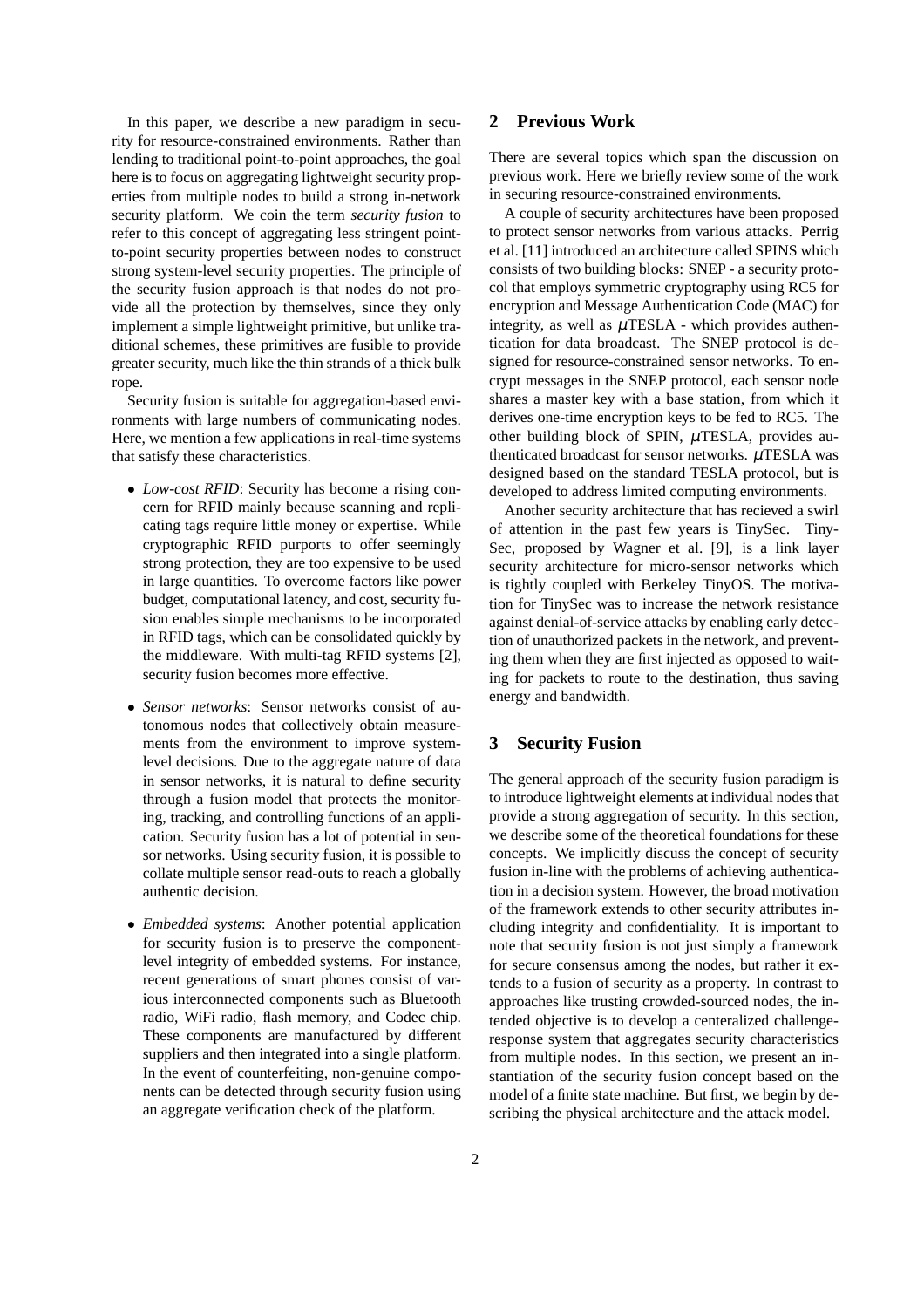#### **3.1 Physical Architecture**

The physical architecture of the security fusion framework consists of a typical centralized cluster-based network which is comprised of a large number of nodes (Figure 1). Each node is equipped with three components: computation, storage, and a communication. The physical architecture also consists of a group of readers acting as cluster heads. The communication model is limited to a challenge-response interaction between the reader and the nodes. Thus, minimal communication is performed in these nodes and no delegation of messages is necessary. In the setup stage of the architecture, every node shares a secret key with the system. Further, the keys are assumed to be distributed to the nodes before deployment.

# **3.2 Attack Model**

In the security fusion architecture, we consider an attacker that is adaptive across space and time. Given these characteristics, we identified a number of attacks that can be launched:

- *Malicious read*: With a rogue reader in possession, an attacker may attempt to read out from a node. By interrogating repeatedly, he may collect packets to derive the secret.
- *Brute-force attacks*: An attacker may expand his attack by exhausting all possible responses for a given node. He may listen passively to a communication or actively read out to collect packets.
- *Replay attacks*: An attacker may collect packets and replay them back to the system at a later time. The success of the attack will depend on whether an attacker can replay the correct responses to fool the system.
- *Physical capture*: A determined attacker may go as far as capturing a node to extract the shared secret. We assume that compromised nodes will not reveal the secrets of other nodes as no two nodes will share the same secret.
- *Replication*: In an attempt to spoof the responses, an attacker may replicate a node and insert it into the network hoping to disrupt the system.

# **3.3 Security Fusion Example: Finite State Machines**

In this paper, we present an example of the fusion concept based on the model of a finite state machine. Finite state machines serve as a basic computational model that



Figure 1: Physical architecture

can help build systems with secure global properties. In this example, each node will have a unique state machine that is shared as a secret key with the backend system. The underlying state machine governs the output pattern of the node by following certain transition rules. Furthermore, each state of the machine is assigned a disjoint set of uniquely randomly-generated values, or *pseudonyms*, which represent the outputs. The input to the state machine is internally derived and can be used to express something like sensor detection results (as boolean logic detection/ non-detection).

In the execution of the state machine, the nodes communicate the boolean logic by randomly selecting a pseudonym from a set of possible pseudonyms assigned to the current state before the state machine transitions to the next state. Then, the outputs are sent to the backend system and decoded to reach a consensus. The security properties derived from this consensus are hard, meaning that they are non-trivially amplified with increased number of nodes.

In the analysis of the fusion methodology, the state machine stored in each node is deterministic. However by using the pseudonyms, the obfuscation converts the deterministic state machine (DFA) into one which is larger in size and non-deterministic (NFA) from an attacker's perspective. For a certain selection, we can show that the NFAs are cumbersome to reduce by minimization algorithms, especially when scaled to a large number of nodes. These non-deterministic properties are collated to build a strong fusion property for security.

# **3.4 Description of the State Machine**

A state machine can be described by "transition" and "output" rules. Transition rules define the mappings from the current state to the next state given the input value. Output rules define possible values emitted by a node for a given state and transition. Let us assume we have a state machine with *n* states  $(s_1, s_2, \ldots, s_n)$ . Since we are considering a state machine with a single-bit input, we have two transitions per state: "0" and "1".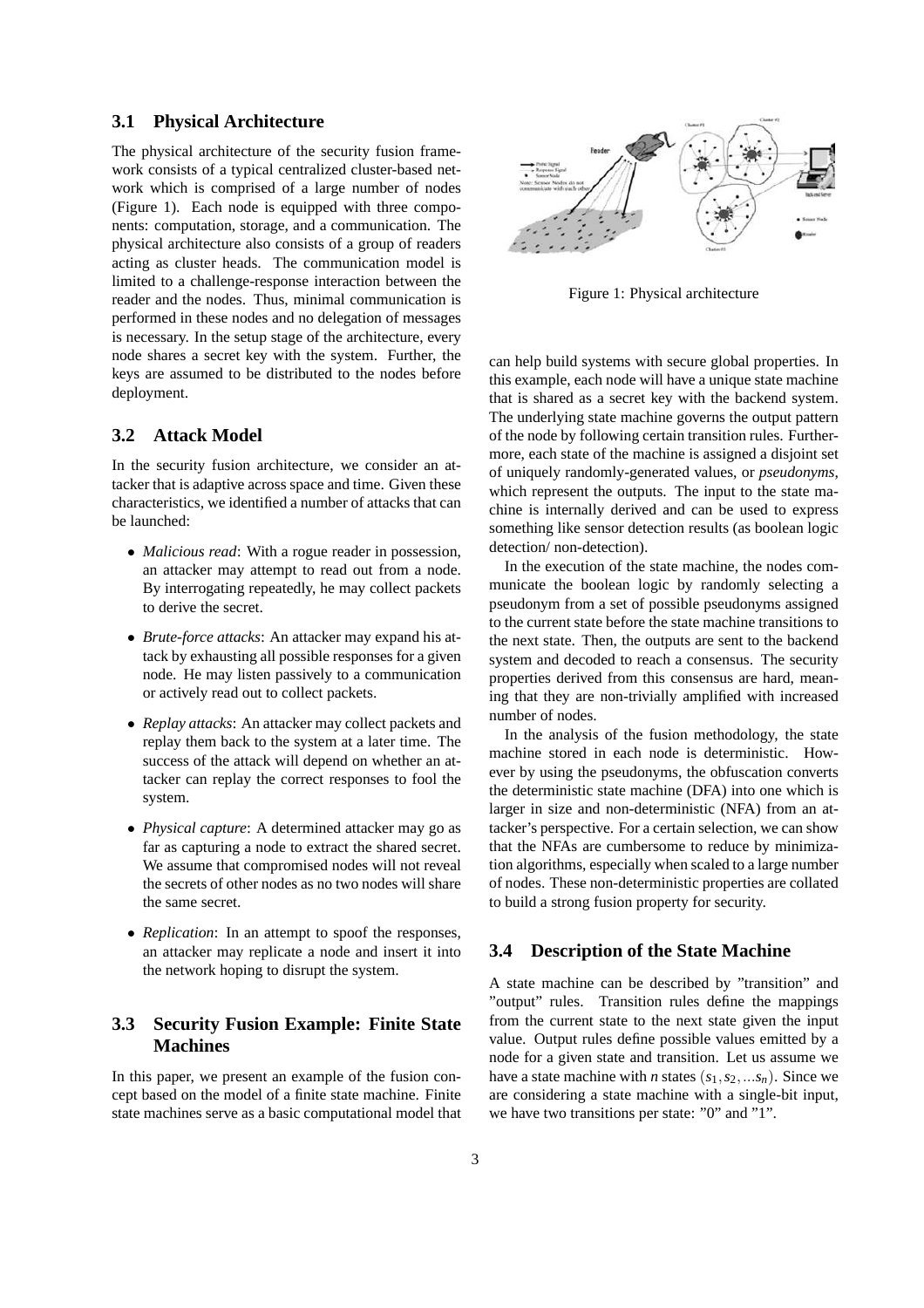In the following, we describe the transition and output rules using a Mealy model [6].

Transition rules: (Current state, Input)  $\rightarrow$  Next state

- $\bullet$   $(s_i,0) \rightarrow s_j$
- $(s_i, 1) \rightarrow s_v$ , where  $(0 \le i, j, v \le n)$

Output rules: (Current state, Input)  $\rightarrow$  Output

- $\bullet$   $(s_i,0) \rightarrow k_j$
- $(s_i, 1) \rightarrow k_v$ , where  $k_j \neq k_v$



Figure 2: State diagram

Consider assigning *k* unique pseudonyms to each state in the state machine, of which  $p(1 \le p \le k)$  pseudonyms are used to represent a transition on (0) and  $q(q = k$ *p*) pseudonyms are used to represent a transition on (1). In the execution of the state machine, a node randomly selects a pseudonym from either set *p* or *q* assigned to the current state. Then it transmits the pseudonym and transitions to the next state using the transition rules. As an example, consider a 3-state finite state machine

- 1.  $n=3$  { $s_1, s_2, s_3$ }
- 2. *k*=3 [Each state is assigned a set of 3 numbers of which  $p(1 \leq p \leq k)$  numbers may be used to represent (0) and  $q = k - p$  numbers may be used to represent a (1).]
- 3. The total set of numbers available for the 3-finite state machine  $= nk = 9$
- 4. Each state  $\{s_1, s_2, s_3\}$  will have  $k=3$  numbers assigned to it.

Figure 2 illustrates the state diagram and Table 2 shows an example of a pseudonym assignment for the state diagram. In the next section, we describe the protocol and authentication procedure using the state machine model.

Table 2: Pseudonym assignment example

| <b>States</b> | Transition on | Transition on |  |
|---------------|---------------|---------------|--|
| S1            | 1 or 2        |               |  |
| S2            |               | 5 or 6        |  |
| S3            | 7 or 8        |               |  |

#### **3.5 Security Protocol**

In the security protocol, each node is associated with a unique state machine which is shared as a secret key with the backend system. After each interrogation from the reader, nodes may change their states according to the transition rules defined prior to deployment. The reader verifies the legitimacy of a node by checking the expected current state and confirming the correct application of the rules.

A basic protocol for this interaction is depicted below. Denote *N*: node, *R*: reader

- 1.  $R \rightarrow N$ : Send read query
- 2. N: Obtain <br/> <br/> <br/> value> (0/1)
- 3.  $N \rightarrow R$ : N moves to the next state based on <bit value> and outputs a pseudonym from set p or q
- 4. R resolves N's output and re-syncs

It should be noted that even though the values read from each node are similar to a point-to-point security channel, no security properties are derived from just one value. Rather, a large number of the read values are collated to derive the security fusion properties.

In order to properly authenticate a node, the backend system needs to maintain a copy of the state machines associated with all the nodes in the network. These state machines are indexed by the corresponding node id. When interrogated by a reader, a node responds with a pseudonym and possibly with its id. This value of the pseudonym depends on the state machine rules defined prior to deployment. Since the system can obtain the node's state and the pseudonyms assigned for that state, it could simply authenticate a node by the pseudonym. The backend system can also deduce the original value of the node using the mapping between the pseudonyms and the actual information. After getting the response, the system will also update its copy of the state machine corresponding to that node with the new state value. In the back-end server, the system assigns a unique node id and stores flag bits to track the current state of the node. For every state and machine input, the server also stores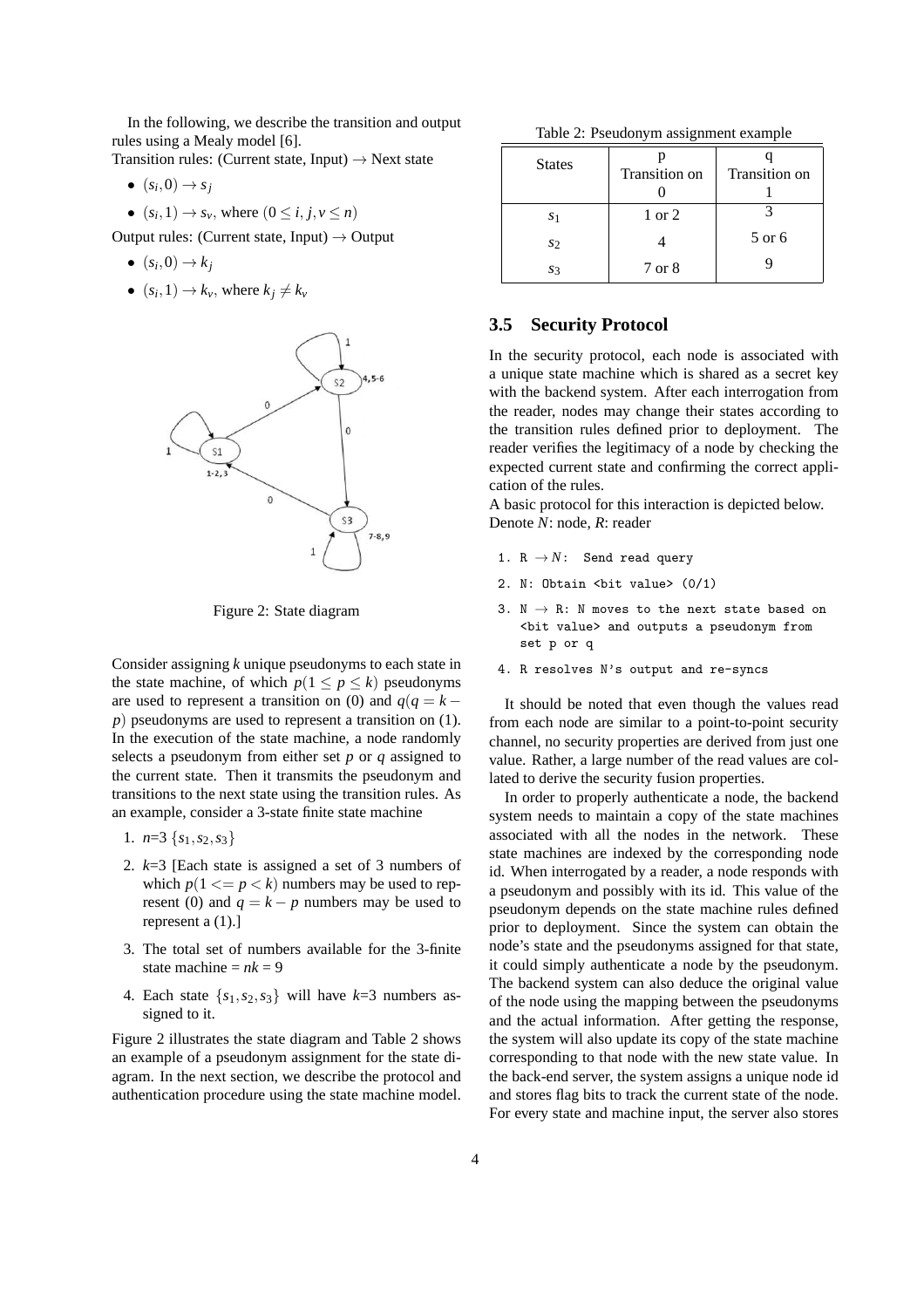the next state and pseudonym set. Whenever the server receives a response, it checks if the value matches any of the elements in the pseudonym set of the node's current execution. Otherwise, the response is rejected.

## **3.6 State Machine Selection**

Because these state machines vary in their security strength, a stringent criteria is needed to select machines with strong properties. In this section, we describe the criteria for selecting state machines to provide strong protection for the overall architecture. The selection is based on the following factors:

- 1. *State reachability*: Here we mean complete reachability in which every state should have a path to every other state through one or more transitions. From a security perspective, a machine with unreachable states is analogous to a secret key with unused bits. Therefore, any state machine with unreachable states or with a potential of being unreachable should be discarded after a number of transitions.
- 2. *State complexity*: The generated state machine is stored as a deterministic automaton. Using statistical properties, an attacker can only simulate a nondeterministic version of the machine. Converting a non-deterministic machine to deterministic may lead to exponential blow up in the number of states. The explosion in state space does not occur for all non-deterministic machines. Therefore, choosing structures that lead to explotion in the state space is the key for increasing the complexity. In [13], Sutner proposed a class of non-deterministic machines that satisfy the desired property.
- 3. *Pseudonym randomness*: Pseudonyms need to be cryptographically secure so that an adversary cannot predict the values. Since the numbers are generated prior to assignment, they can be pre-computed using crypto classes of PRNG algorithms. These algorithms either use stream or block ciphers. Examples of current implementations include Blum Blum Shub, ANSI X9.17, and CryptGenRandom.
- 4. *Pattern randomness*: Pattern randomness highly depends on the selection randomness of the pseudonyms in every state. We propose to use different randomness tests to choose machines with higher output distribution. Using a black box approach, a random input stream of 1's and 0's (which can be crypto generated) is produced to evaluate the distribution of the pseudonyms generated by the state machine. A basic statistical test is to analyze

the frequency of the outputs to measure the distributed equiprobability. Other tests based on chisquare [3], such as serial and poker tests, may be conducted. These tests evaluate the frequency for a sequence of numbers of some length, e.g. sequence of every five numbers at a time.

## **3.7 Security Analysis**

In this section, we evaluate the state machine approach based on the attack model described previously in Section 3.2. Since the state machines do not reveal the actual state mappings, an attacker can only collect the pseudonyms assigned to the states. In other words, the pseudonyms are used to hide the internal state of the machine, so if an attacker is going to reconstruct the state machine, he will need to collect successive pseudonyms by observing the output pattern.

#### **3.7.1 State machine complexity**

One simple way an attacker has of reconstructing the state machine is to treat every pseudonym as a state value. Based on that, the state machine constructed by the attacker is an NFA with *nk* states and *nk*<sup>2</sup> transitions for every node, where  $n$  is the number of states in the encoded machine and *k* is the number of pseudonyms assigned to each state. It can be shown from formal theory, that the NFA derived by the attacker is equivalent in behavior to the DFA encoded inside the node. Though an attacker is able to reconstruct a state machine to model the readout patterns, the size of the state machine constructed by the attacker is larger than the original machine (with  $nk$  states and  $nk^2$  transitions for every node). This is an artifact of the non-determinism introduced by hiding the internal state of the machine. The node state machine is modeled by assigning the pseudonyms to a given pair of state and input, where as the state machine derived by the attacker is modeled by using the pseudonyms as the state values.

#### **3.7.2 State machine minimization**

With a large number of nodes, the complexity for storing the NFAs is formidable for the attacker because it requires vast amount of memory and processing capabilities at his disposal. Therefore, in order to scale the attack, the attacker needs to resort to a minimization algorithm in order to reduce the size of the state machines produced by the NFAs. One of the classical algorithms to minimize these state machines is an algorithm proposed by Hopcroft's [12]. Hopcroft's Algorithm is a minimization procedure which transforms a given state machine into an equivalent state machine with minimum number of states.